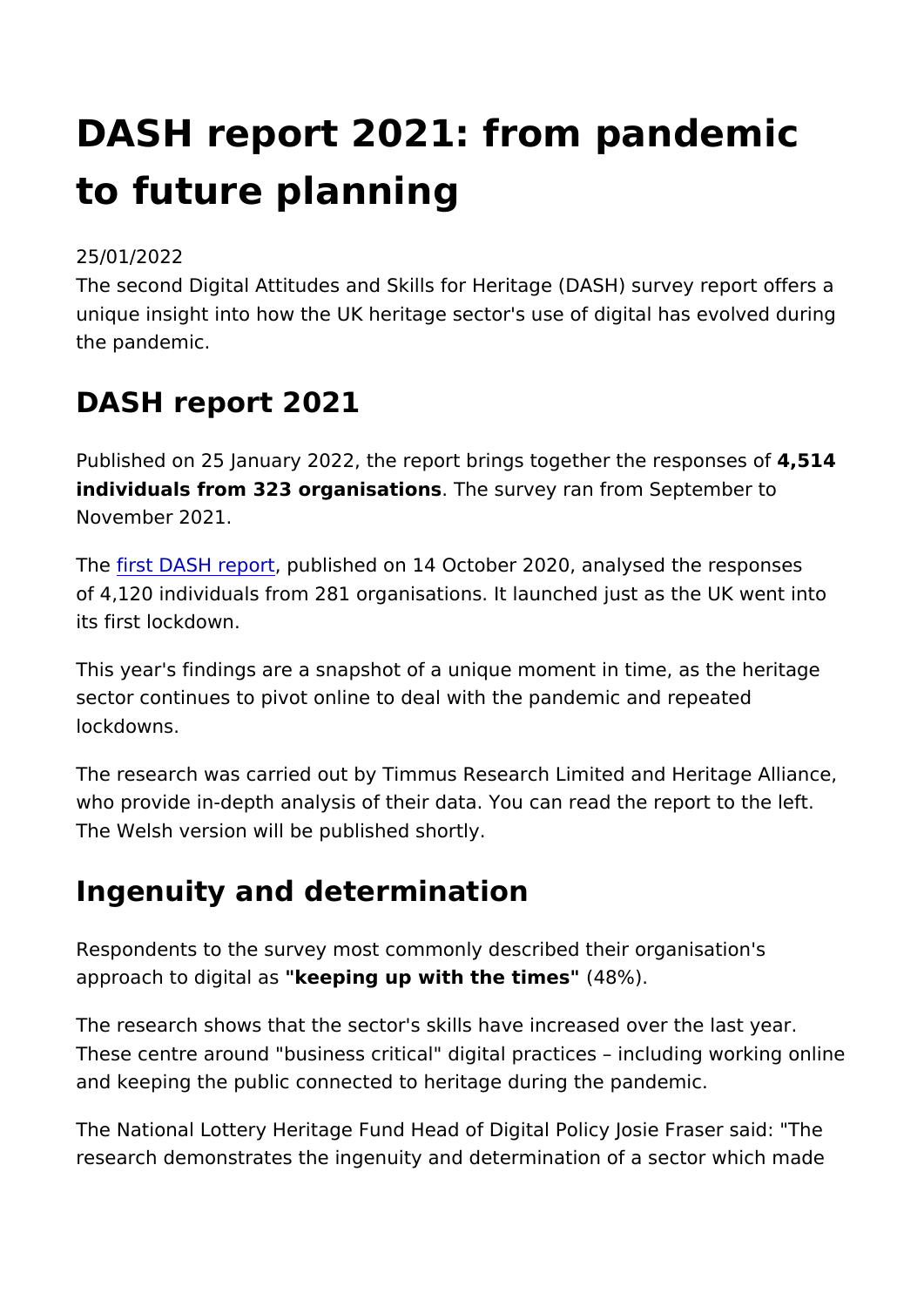the most of technology to keep working, communicating and connecting during an extremely difficult time."

## **Growing confidence**

With the great changes of the past year has come greater digital confidence for many of those surveyed.

In 2020, 75% of staff, 67% of trustees and 49% of volunteers felt able and confident in using video conferencing. In 2021 this had increased to 80% of staff, 76% of trustees and 57% of volunteers.

Digital is now embedded in day-to-day working practices. One respondent said: "the pandemic has placed digital (video meetings) at the heart of working life".

## **Thinking beyond short-term goals**

The authors observe that, as in 2020, most respondents focused on learning new digital skills needed to solve immediate tasks or problems.

Organisations have increased their support of staff in acquiring the necessary digital skills for core business activities. Understandably, less progress has been made on digital strategy and innovation, while organisations have focused on shifting their day-to-day activities online.

We just need to accelerate our digital transformation.

*A survey respondent*

However, the report shows that many are aiming towards more strategic thinking. In the 2020 survey, most respondents asked for more training to improve their organisation's digital ways of working. This time, respondents were also looking to build on the skills and training developed during the pandemic by looking at a more strategic approach to technology use and adoption. This included an interest in improving infrastructure and more time for work on digital plans.

One said: "We just need to accelerate our digital transformation."

### **Improving skills**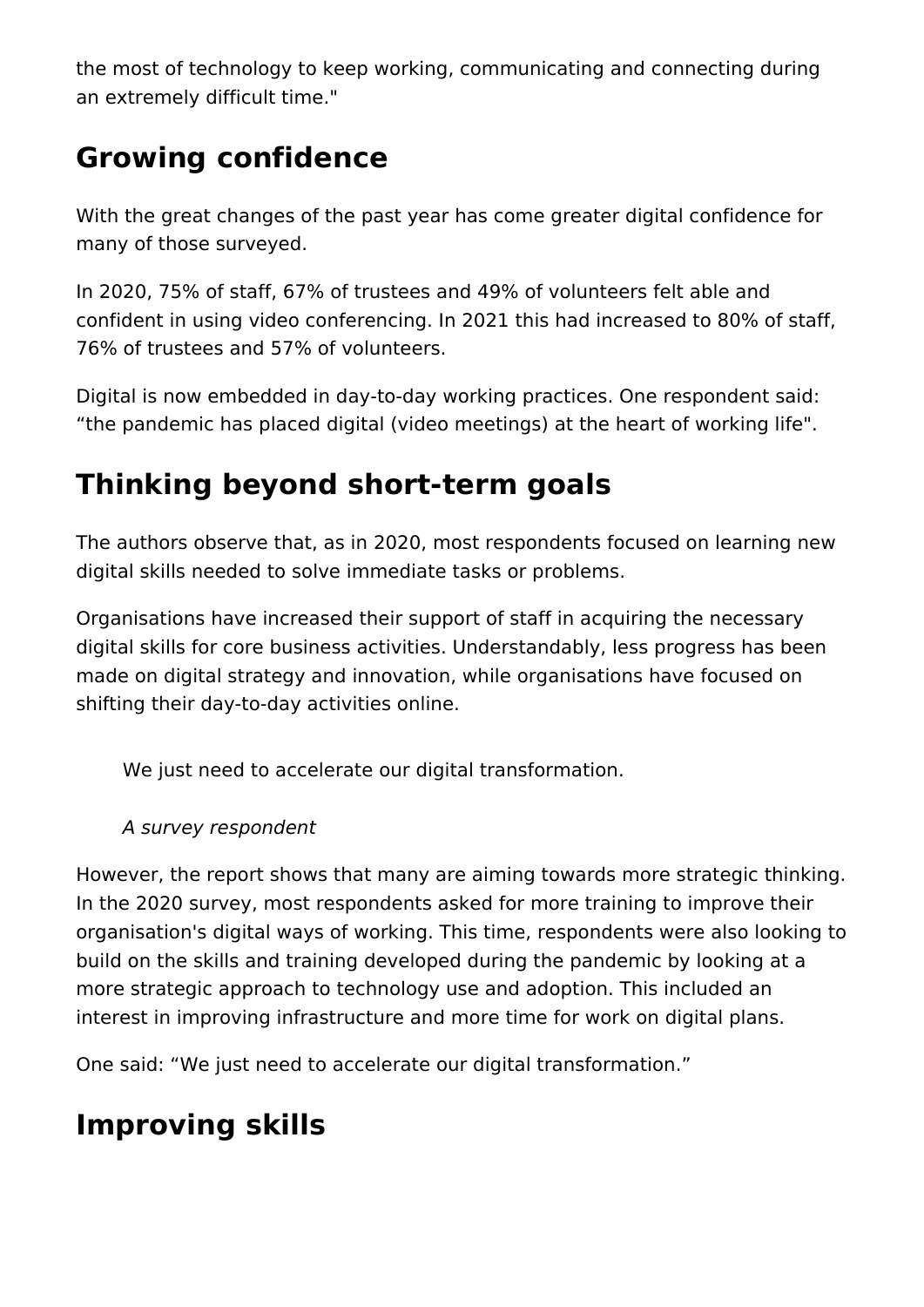The move (for many staff) to working from home has shown that acquiring digital skills in face-to-face or informal environments learned by "picking up skills from colleagues" or by "bringing s previous organisation" (31%). One staff member in a large herit said: It is very difficult to access effective training, particular shared physical working office space post Covid."

The 2021 research demonstrates a positive link between the have provided and sector-wide skills development.

Josie Fraser

However, the report also shows that effective digital training ca online. The research found a positive link between the Heritage Skills for Heritage initiative and skills gains. Of DASH 2021 res (across all job roles,  $23\%$  of senior staff) had used at least one listed Digital Skills for Heritage resbeseese spondents across a job roles and digital skills listed reported higher digital confi to people who had not used any of these resources.

Josie Fraser added: "It s gratifying to see the Digital Skills for has delivered tangible skills increases across the sector. Our n will continue to help organisations build their digital skills and current challenges and put strong foundations in place for the I

### Coming up in 2022

New Digital Skills for Heritage projects will help develop digital and services, build digital leadership and leverage the power of

We will also be providing digital leadership development and ne opportunities to senior sector leaders, and launching a new onl

Find out more aDtiguttal Skills for Heritage

#### Our research and evaluation

We regularly conduct research to discover what is happening in sector, and we evaluate our work to better understand the chan making Read more of our insight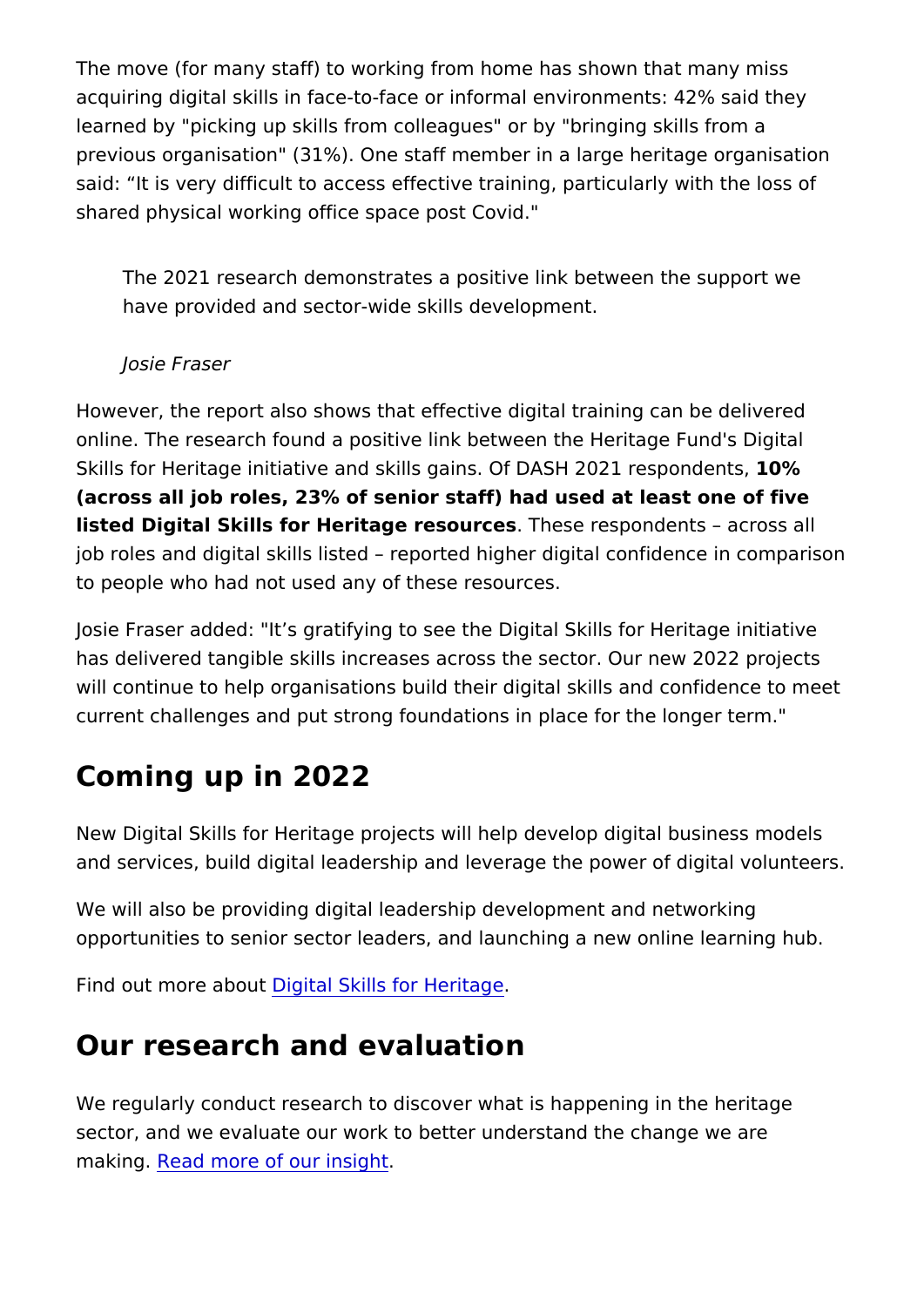Digital Skills for Heritage

DASH report: learning from the first UK-wi digital in heritage survey

'Trailblazing' projects to boost digital volunteering and leadership

Attachment Size

Digital Attitudes and Skills for Heritage ( $DASH$ ) su $83775$ eport -[202](https://www.heritagefund.org.uk/sites/default/files/media/attachments/DASH 2021 REPORT-v2-accessible.pdf)2 KB